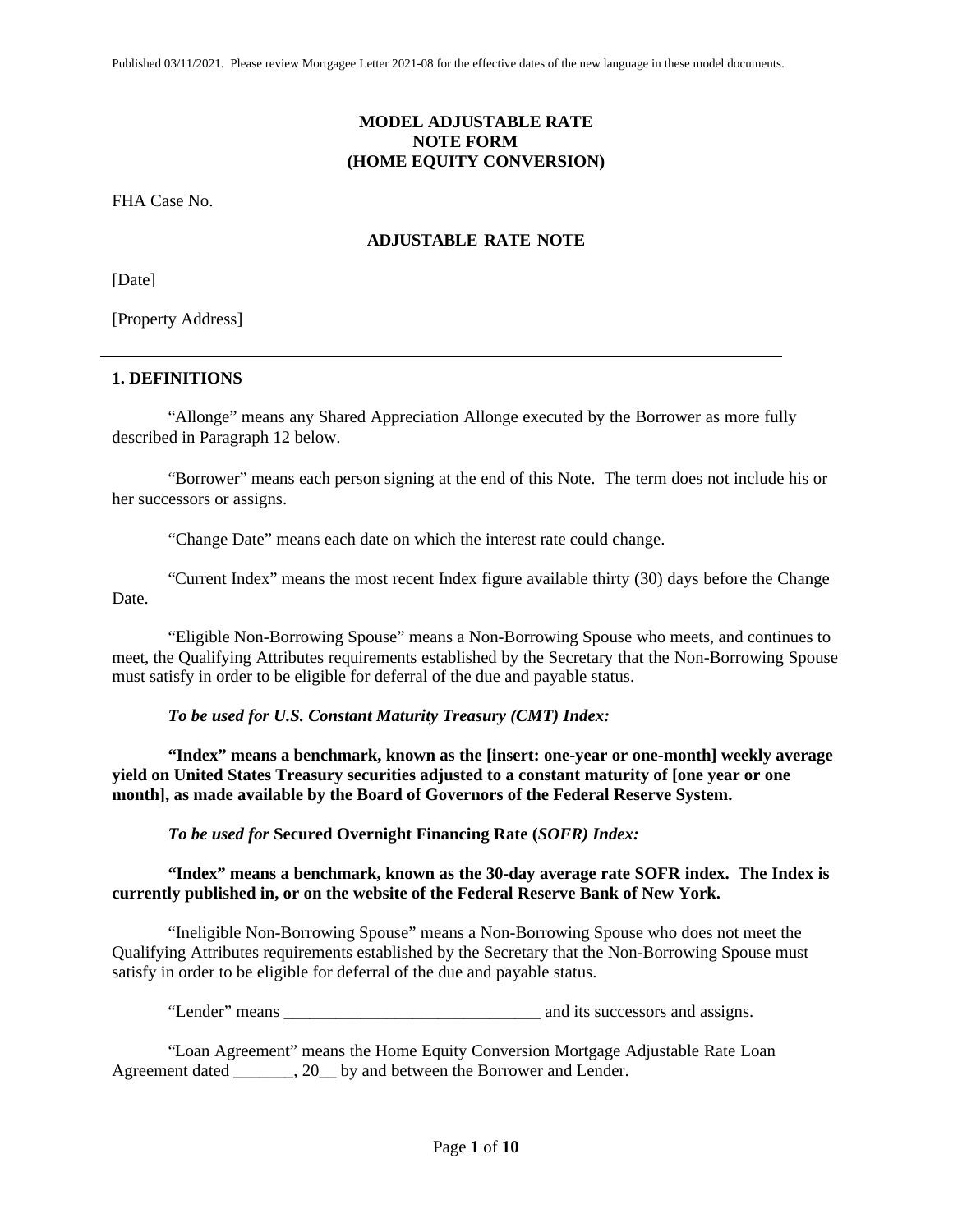"Non-Borrowing Spouse" means the spouse [Name], as determined by the law of the state in which the spouse [Name] and Borrower [Name] reside or the state of celebration, of the Borrower [Name] at the time of closing and who is not a Borrower.<sup>i</sup>

#### **"Note" means this Adjustable Rate Note executed by the Borrower.**

"Property" means Borrower's property identified in the Security Instrument.

"Property Address" means the address provided above.

"Qualifying Attributes" means those requirements established by the Secretary that the Non-Borrowing Spouse must satisfy in order to be eligible for deferral of the due and payable status.

"Secretary" means the Secretary of Housing and Urban Development or his or her authorized representatives.

"Security Instrument" means the mortgage, deed of trust, security deed or other security instrument which is signed by Borrower together with the Loan Agreement and which secures the amounts advanced under this Note.

### **2. BORROWER'S PROMISE TO PAY; INTEREST**

In return for amounts to be advanced by Lender to or for the benefit of Borrower under the terms of the Loan Agreement, Borrower promises to pay to the order of Lender a principal amount equal to the sum of all Loan Advances made under the Loan Agreement with interest. Interest will be charged on unpaid principal until the full amount of principal has been paid. **The Borrower will pay interest at a [29]**. The interest rate may change in accordance with Paragraph 5 of this Note. **The interest rate required by Paragraph 5 of this Note is the rate the Borrower will pay both before and after any default described in Paragraph 7 of this Note.** Accrued interest shall be added to the Principal Balance as a Loan Advance at the end of each month.

### **3. PROMISE TO PAY SECURED**

Borrower's promise to pay is secured by the Security Instrument. The Security Instrument protects the Lender from losses which might result if Borrower defaults under this Note.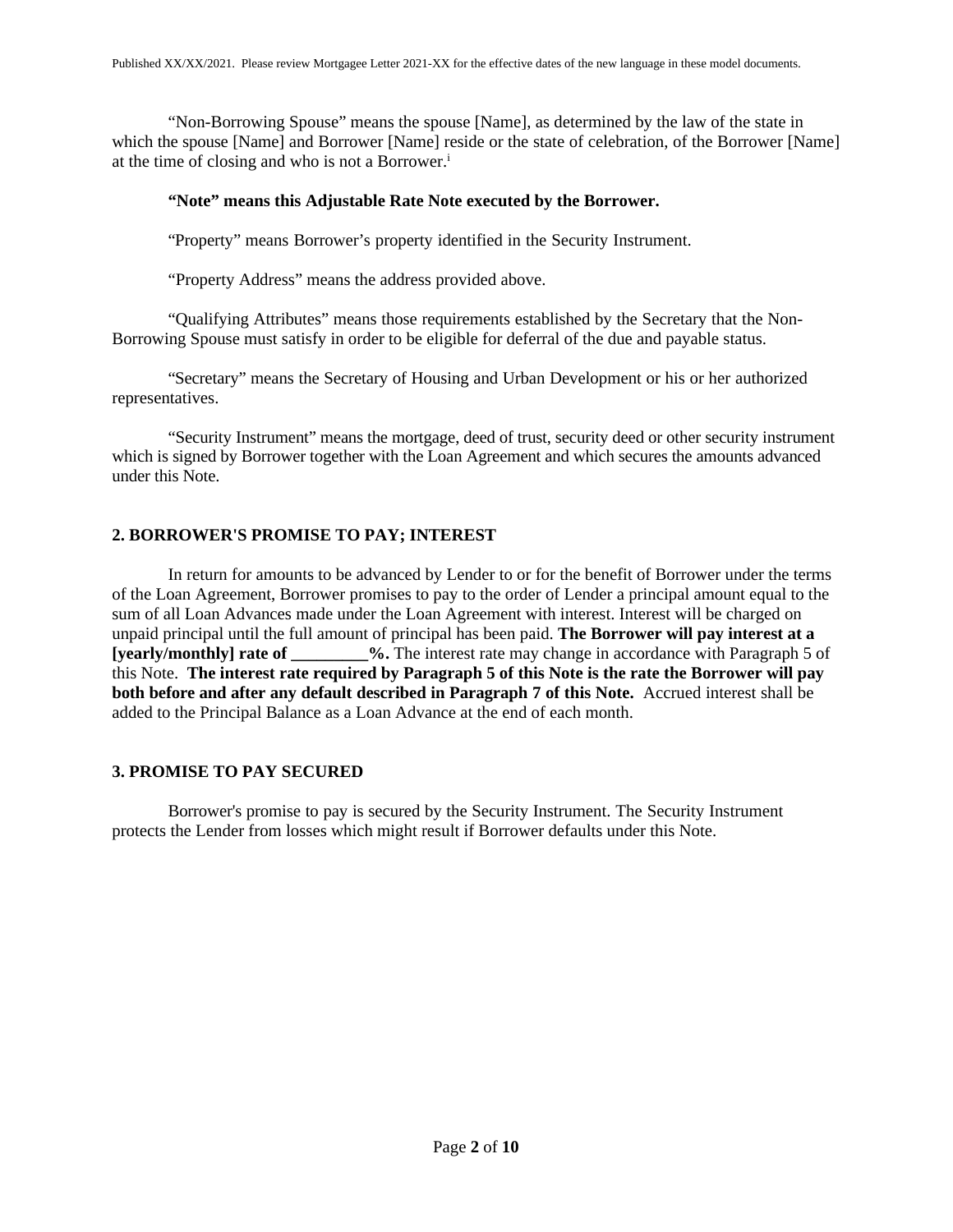# **4. MANNER OF PAYMENT**

- (A) Time. Borrower shall pay all outstanding principal and accrued interest to Lender upon receipt of a notice by Lender requiring immediate payment in full, as provided in Paragraph 7 of this Note.
- (B) Place. Payment shall be made at  $\Box$  or any such other place as Lender may designate in writing by notice to Borrower.
- (C) Limitation of Liability. Borrower shall have no personal liability for payment of the debt. Lender shall enforce the debt only through sale of the Property. If this Note is assigned to the Secretary, the Borrower shall not be liable for any difference between the mortgage insurance benefits paid to Lender and the outstanding indebtedness, including accrued interest, owed by Borrower at the time of the assignment.

# **5. INTEREST RATE CHANGES**ii

- (A) Change Date. The interest rate may change on the first day of \_\_\_\_\_\_\_\_, 20\_\_ , and on that day of each succeeding year.
- (B) The Index. Beginning with the first Change Date, the **adjustable** interest rate will be based on an Index **that is calculated by an administrator (the "Administrator") and approved by HUD**. **The Lender must use the most Current Index value available before each Change Date, provided that if the Current Index is less than zero**, **then the Current Index will be deemed to be zero for purposes of calculating the Borrower's interest rate.**

If the Index is no longer available, **it will be replaced in accordance with Paragraph 5(G) below.**

(C) Calculation of Interest Rate Changes. Before each Change Date, the Lender will calculate the Borrower's new interest rate by adding \_\_\_\_\_\_\_\_\_\_\_ percentage points (\_\_%) (the "Margin") to the Current Index. The Lender will then round the result of the Margin plus the Current Index to the nearest one-eighth of one percentage point (0.125%). Subject to the limits stated in Paragraph 5(D) of this Note, this rounded amount will be the Borrower's new interest rate until the next Change Date.

# **The Lender will then determine the amount that would be sufficient to repay the unpaid principal that the Borrower is expected to owe when the mortgage becomes due and payable.**

- (D) Limits on Interest Rate Changes. The interest rate **the Borrower is required to pay at the first Change Date** will never increase or decrease by more than [\_\_\_ percentage points (\_\_\_%)] on any single Change Date. **Thereafter, the Borrower's adjustable** interest rate will never be more than [\_\_\_\_\_\_\_\_ percentage points (\_\_\_%)] higher or lower than the initial interest rate stated in Paragraph 2 of this Note.
- (E) Notice of Changes. Lender will give notice to Borrower of any change in the interest rate. The notice must be given at least twenty-five (25) days before the new interest rate takes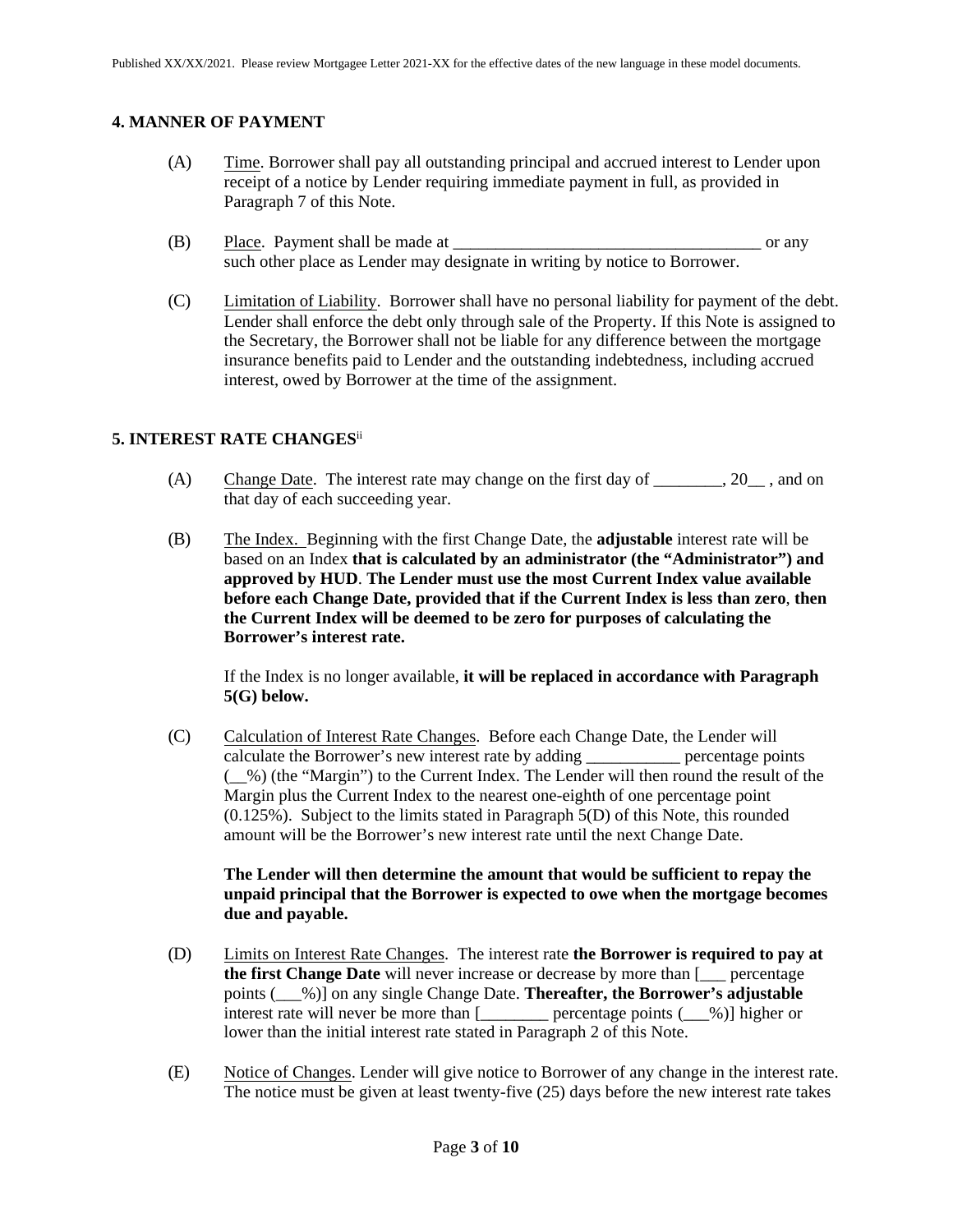effect, and must set forth (i) the date of the notice, (ii) the Change Date, (iii) the old interest rate, (iv) the new interest rate,  $(v)$  the Current Index and the date it was published, (vi) the method of calculating the adjusted interest rate, and (vii) any other information which may be required by law from time to time.

(F) Effective Date of Changes. A new interest rate calculated in accordance with paragraphs 5(C) and 5(D) of this Note will become effective on the Change Date, unless the Change Date occurs less than twenty-five (25) days after Lender has given the required notice. If the interest rate calculated in accordance with Paragraphs 5(C) and 5(D) of this Note decreased, but Lender failed to give timely notice of the decrease and applied a higher rate than the rate which should have been stated in a timely notice, then Lender shall recalculate the Principal Balance owed under this Note so it does not reflect any excessive interest.

### **(G) Replacement Index**

**The Index is deemed to be no longer available and will be replaced if any of the following events (each, a "Replacement Event") occur: (i) the Administrator has permanently or indefinitely stopped providing the Index to the general public; (ii) the Administrator or its regulator issues an official public statement that the Index is no longer reliable or representative; or (iii) HUD removes the Index as an approved index for adjustable rate Home Equity Conversion Mortgages.**

**If a Replacement Event occurs, the Lender will select a new index (the "Replacement Index"), which must be one of the indices approved by HUD at the time of a Replacement Event.**

**The Replacement Index, if any, will be operative immediately upon a Replacement Event and will be used to determine the Borrower's interest rate on Change Dates that are more than 25 days after a Replacement Event. The Index could be replaced more than once during the term of the Note, but only if another Replacement Event occurs. After a Replacement Event, all references to the "Index" shall be deemed to be references to the "Replacement Index".**

**The Lender will also give the Borrower notice of the Replacement Index, if any, and such other information required by applicable law and regulation.**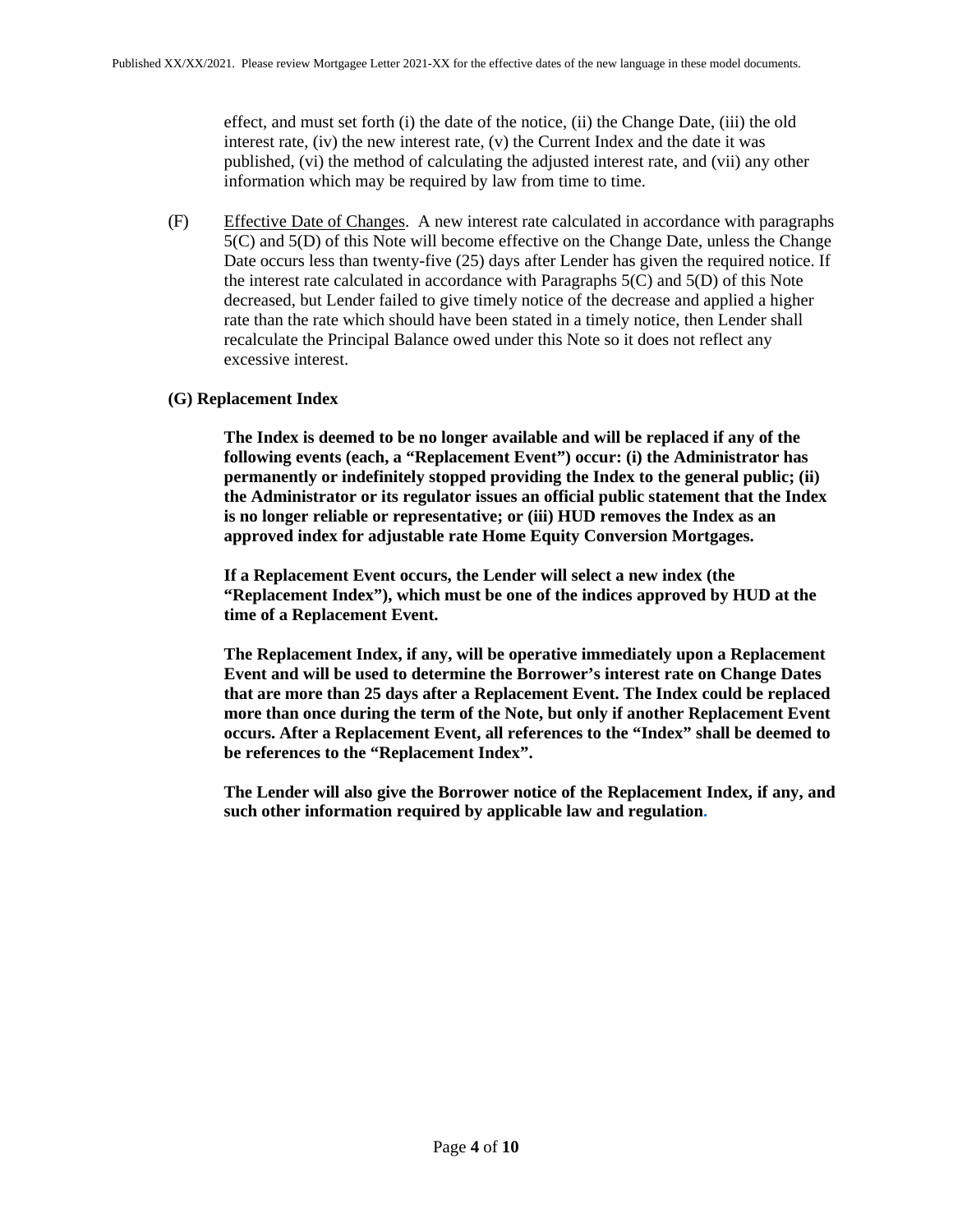#### **6. BORROWER'S RIGHT TO PREPAY**

A Borrower receiving monthly payments under the Loan Agreement has the right to pay the debt evidenced by this Note, in whole or in part, without charge or penalty. Any amount of debt prepaid will first be applied to reduce the Principal Balance of the Second Note described in Paragraph 11 of this Note and then to reduce the Principal Balance of this Note.

All prepayments of the Principal Balance shall be applied by Lender as follows:

First, to that portion of the Principal Balance representing aggregate payments for mortgage insurance premiums;

Second, to that portion of the Principal Balance representing aggregate payments for servicing fees;

Third, to that portion of the Principal Balance representing accrued interest due under the Note; and

Fourth, to the remaining portion of the Principal Balance.

A Borrower may specify whether a prepayment is to be credited to that portion of the Principal Balance representing monthly payments or the line of credit. If Borrower does not designate which portion of the Principal Balance is to be prepaid, Lender shall apply any partial prepayments to an existing line of credit or create a new line of credit.

# **7. IMMEDIATE PAYMENT IN FULL**

- (A) Death.
	- (i) Except as provided in Paragraph 7(A)(ii), Lender may require immediate payment in full of all outstanding principal and accrued interest if a Borrower dies and the Property is not the Principal Residence of at least one surviving Borrower.
	- (ii) Deferral of Due and Payable Status. Lender may not require immediate payment in full of all outstanding principal and accrued interest if a Non-Borrowing Spouse identified in this Note qualifies as an Eligible Non-Borrowing Spouse and provided the following conditions are, and continue to be, met:
		- (a) Such Eligible Non-Borrowing Spouse remained the spouse of the Borrower, identified in this Note for the duration of the Borrower's lifetime;
		- (b) Such Eligible Non-Borrowing Spouse has occupied, and continues to occupy, the Property as [his/her] Principal Residence;
		- (c) Such Eligible Non-Borrowing Spouse has established legal ownership or other ongoing legal right to remain in the Property;
		- (d) All other obligations of the Borrower under this Note, the Loan Agreement and the Security Instrument continue to be satisfied; and
		- (e) This Note is not eligible to be called due and payable for any other reason.

This sub-paragraph (ii) is inapplicable or null and void if an Eligible Non-Borrowing Spouse is or becomes an Ineligible Non-Borrowing Spouse at any time. Further, during a deferral of the due and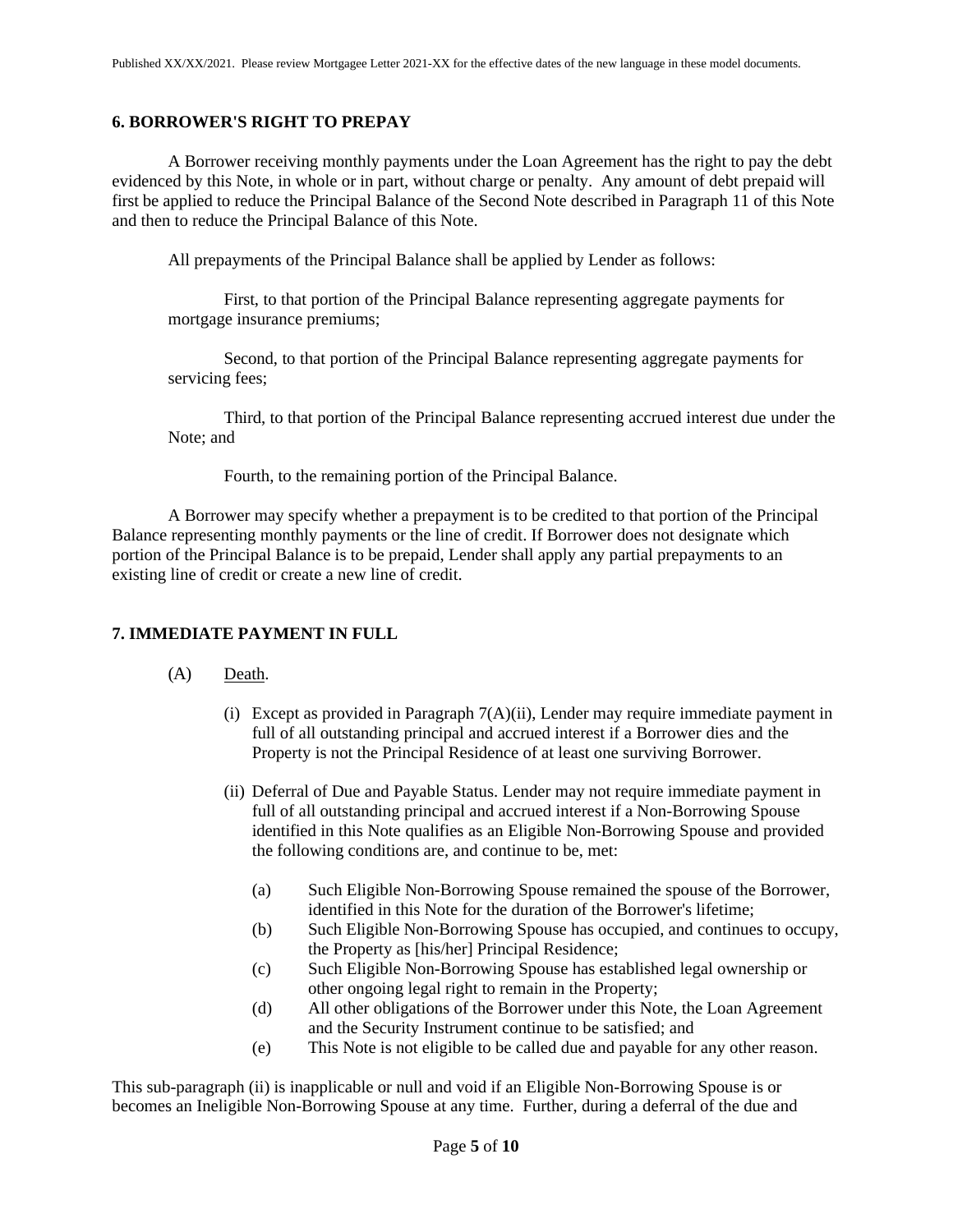payable status, should any of the conditions for deferral cease to be met such a deferral shall immediately cease and the Note will become immediately due and payable in accordance with the provisions of Paragraph 7(A)(i) of this Note.

- (B) Sale. Lender may require immediate payment in full of all outstanding principal and accrued interest if a Borrower conveys all of his or her title to the Property and no other Borrower retains title to the Property in fee simple or on a leasehold interest as set forth in 24 CFR 206.45(a). A deferral of due and payable status is not permitted when a Lender requires immediate payment under this Paragraph.
- (C) Other Grounds. Lender may require immediate payment in full of all outstanding principal and accrued interest, upon approval by the Secretary, if:
	- (i) The Property ceases to be the Principal Residence of a Borrower for reasons other than death and the Property is not the Principal Residence of at least one other Borrower; or
	- (ii) For a period of longer than twelve (12) consecutive months, a Borrower fails to occupy the Property because of physical or mental illness and the Property is not the Principal Residence of at least one other Borrower; or

(iii)An obligation of the Borrower under the Security Instrument is not performed.

A deferral of due and payable status is not permitted when a Lender requires immediate payment in full under Paragraph 7(C).

- (D) Payment of Costs and Expenses. If Lender has required immediate payment in full as described above, the debt enforced through sale of the Property may include costs and expenses, including reasonable and customary attorney's fees, associated with enforcement of this Note to the extent not prohibited by applicable law. Such fees and costs shall bear interest from the date of disbursement at the same rate as the principal of this Note.
- (E) Trusts. Conveyance of a Borrower's interest in the Property to a trust which meets the requirements of the Secretary, or conveyance of a trust's interests in the Property to a Borrower, shall not be considered a conveyance for purposes of this Paragraph. A trust shall not be considered an occupant or be considered as having a Principal Residence for purposes of this Paragraph.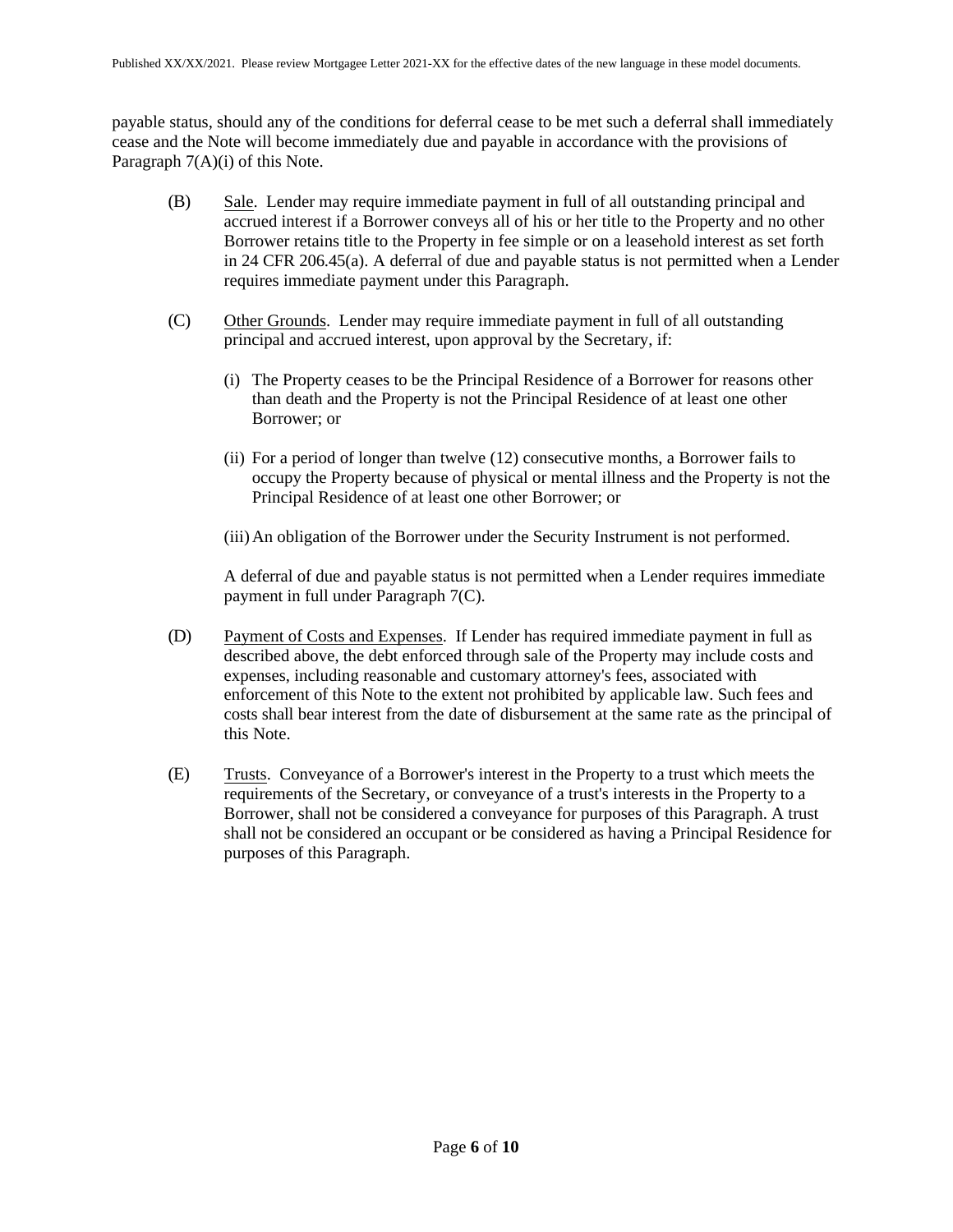#### **8. WAIVERS**

Borrower waives the rights of Presentment and Notice of Dishonor. "Presentment" means the right to require Lender to demand payment of amounts due. "Notice of Dishonor" means the right to require Lender to give notice to other persons that amounts due have not been paid.

#### **9. GIVING OF NOTICES**

Unless applicable law requires a different method, any notice that must be given to Borrower under this Note will be given by delivering it or by mailing it by first class mail to Borrower at the Property Address or at a different address if Borrower has given Lender a notice of Borrower's different address.

Any notice to Non-Borrowing Spouse provided for under this Note will be given by delivering it or by mailing it by first class mail unless applicable law requires use of another method. The notice shall be directed to the Property Address.

Any notice that must be given to Lender under this Note will be given by first class mail to Lender at the address stated in Paragraph 4(B) or at a different address if Borrower is given a notice of that different address.

#### **10. OBLIGATIONS OF PERSONS UNDER THIS NOTE**

If more than one person signs this Note, each person is fully obligated to keep all of the promises made in this Note. Lender may enforce its rights under this Note only through sale of the Property.

#### **11. RELATIONSHIP TO SECOND NOTE**

- (A) Second Note. Because Borrower will be required to repay amounts which the Secretary may make to or on behalf of Borrower pursuant to Section  $255(i)(1)(A)$  of the National Housing Act and the Loan Agreement, the Secretary has required Borrower to grant a Second Note to the Secretary.
- (B) Relationship of Secretary Payments to this Note. Payments made by the Secretary shall not be included in the debt due under this Note unless:
	- (i) This Note is assigned to the Secretary; or
	- (ii) The Secretary accepts reimbursements by the Lender for all payments made by the Secretary.

If the circumstances described in (i) or (ii) occur, then all payments by the Secretary, including interest on the payments, shall be included in the debt.

(C) Effect on Borrower. Where there is no assignment or reimbursement as described in (B)(i) or (ii), and the Secretary makes payments to Borrower, then Borrower shall not: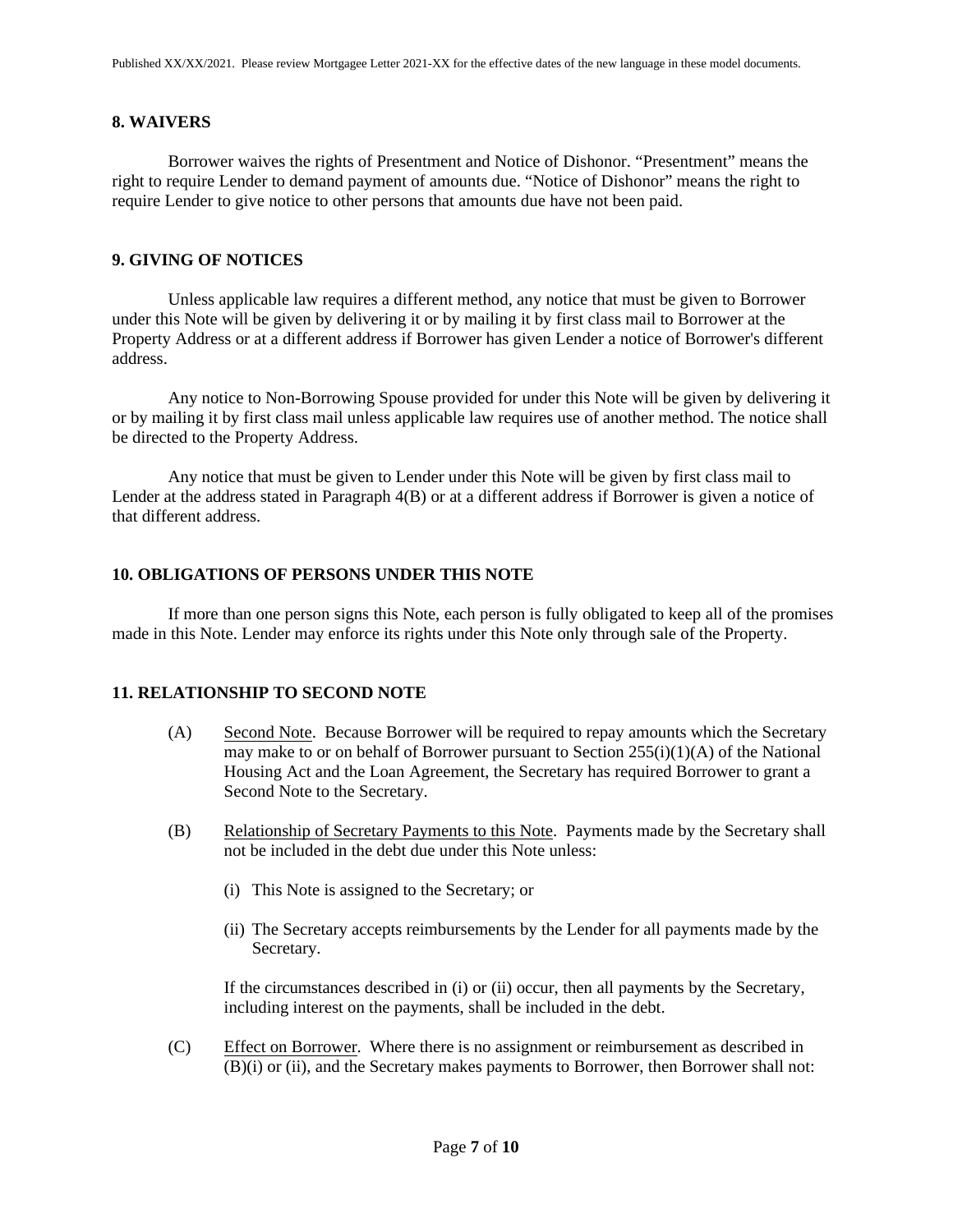- (i) Be required to pay amounts owed under this Note until the Secretary has required payment in full of all outstanding principal and accrued interest under the Second Note held by the Secretary, notwithstanding anything to the contrary in Paragraph 7 of this Note; or
- (ii) Be obligated to pay interest or shared appreciation under this Note at any time, whether accrued before or after the payments by the Secretary, and whether or not accrued interest has been included in the Principal Balance of this Note, notwithstanding anything to the contrary in Paragraphs 2 or 5 of this Note or any Allonge to this Note.

### **12. SHARED APPRECIATIONiii**

If Borrower has executed an Allonge, the covenants of the Allonge shall be incorporated into and supplement the covenants of this Note as if the Allonge were a part of this Note.

# **13. THIRD-PARTY BENEFICIARY.**

Except as set forth in Paragraph  $7(A)(ii)$  and only for an Eligible Non-Borrowing Spouse, this Note does not and is not intended to confer any rights or remedies upon any person other than the parties. Borrower agrees that it is not a third-party beneficiary to the Contract of Insurance between HUD and Lender.

### **14. SUCCESSORS AND ASSIGNS**

Notwithstanding anything to the contrary herein, upon the death of the last surviving Borrower, the Borrower's successors and assigns will be bound to perform Borrower's obligations under this Note.

### **15. CAPITALIZED TERMS.**

Capitalized terms not defined in this Note shall have the meanings ascribed to them in the Loan Agreement.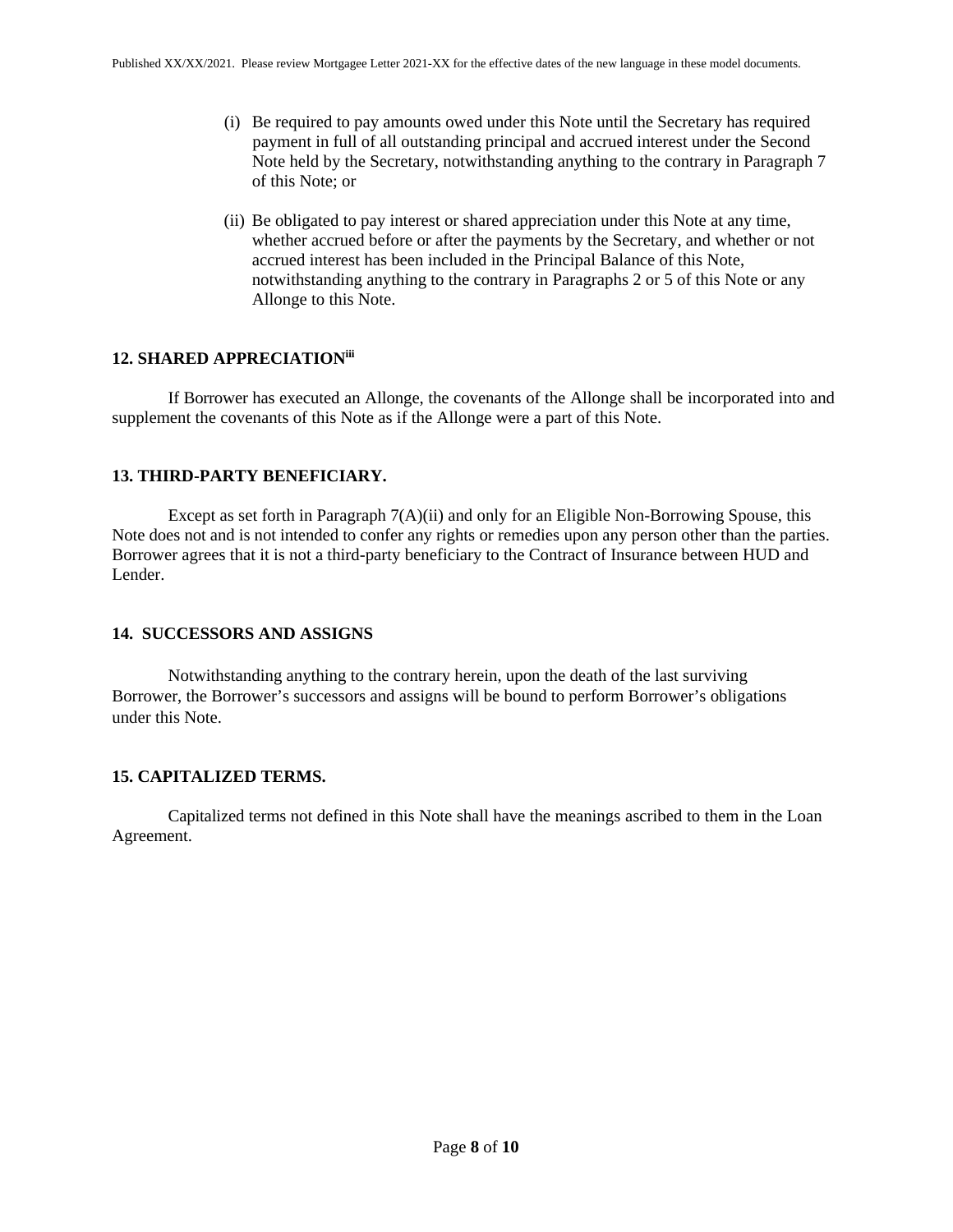BY SIGNING BELOW, Borrower accepts and agrees to the terms and covenants contained in this Note.<sup>iv</sup> v

(SEAL)

Borrower

(SEAL)

Borrower

(a) Change Paragraph 5(A) to read:

(A)Change Date

The interest rate may change on the first day of , 20, and on the first day of each succeeding month.

(b) Change Paragraph 5(D) to read: (D)Limit

on Interest Rate

The interest rate will never increase above percent (%).

iv Include any required or customary form of authentication.

 $\gamma$  The model note is a multistate form which requires adaption for the following jurisdictions:

- (a) Alaska. Add the Borrower's Post Office address, if different from the Property Address.
- (b) Kansas. Delete "including reasonable and customary attorney's fees" from Paragraph 7(D).
- (c) Kentucky. Paragraph 7(D) should be changed to read: "If Lender has required immediate payment in full as described above, the debt enforced through sale of the Property may include \$500.00 for costs and expenses for enforcing this Note. Such costs and expenses shall bear interest from the date of disbursement at the same rate as the principal of this Note."

<sup>&</sup>lt;sup>i</sup> If there is more than one Borrower and both and or all Borrowers have a spouse, add as needed "and the spouse [Name], as determined by the law of the state in which the spouse [Name] and Borrower [Name] reside or the state of celebration, of the Borrower [Name] at the time of closing and who is not a Borrower.

<sup>&</sup>lt;sup>ii</sup> The Model Adjustable Rate Note Form is designed for mortgages with interest rates that adjust annually, subject to annual and lifetime caps on increases. If the mortgage has interest rates that adjust monthly subject only to a lifetime cap, the following modifications to the Model Adjustable Rate Note Form are mandatory:

iii The Paragraph may be omitted if Lender does not offer a shared appreciation mortgage.